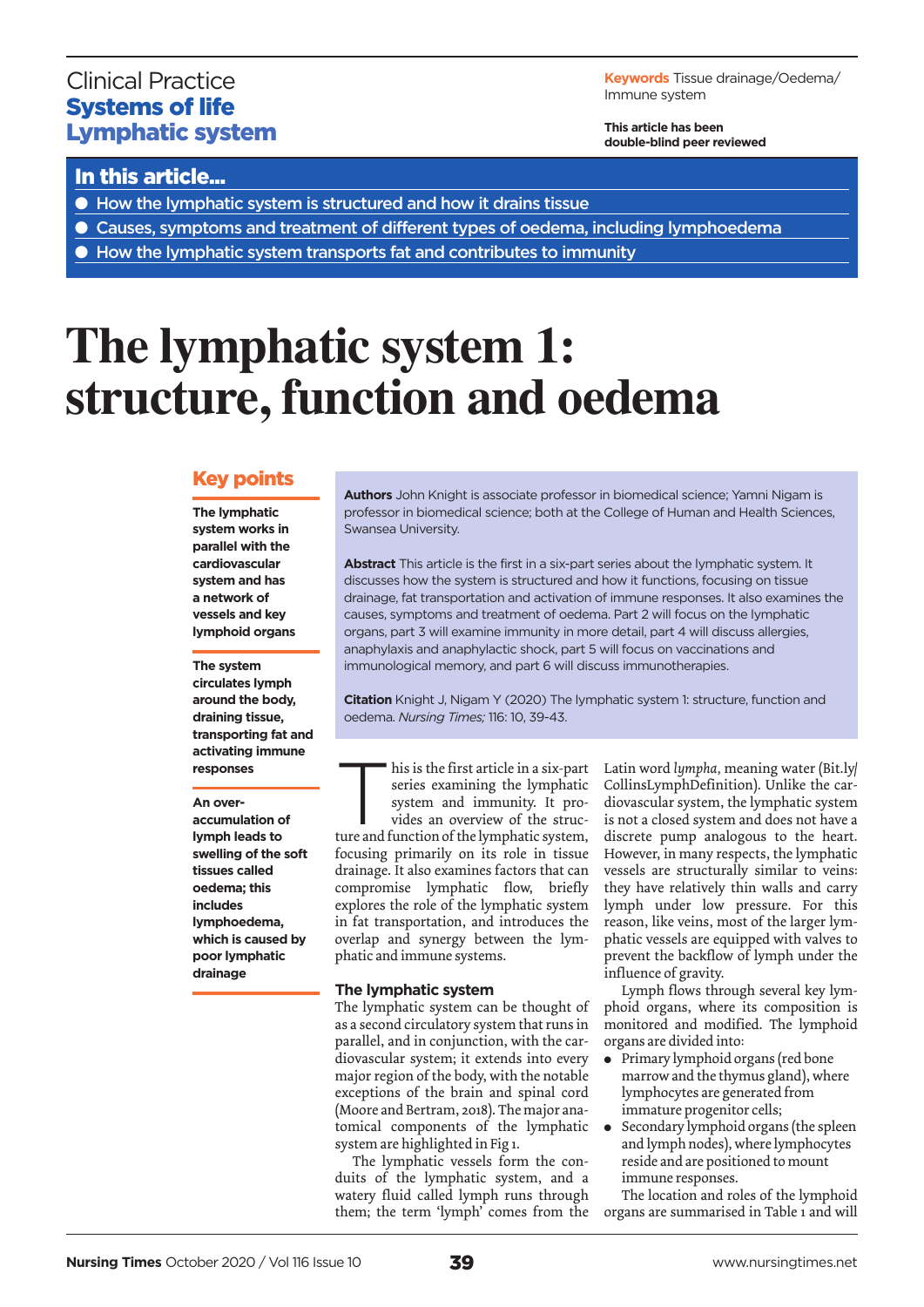# Clinical Practice Systems of life



Table 1. **Primary and secondary lymphoid organs and their functions**

be explored in more detail in subsequent articles in this series.

The lymphatic system has three major functions, which are discussed here:

- Tissue drainage;
- Fat transport;
- $\bullet$  Immune responses.

#### **Tissue drainage Interstitial fluid formation**

The left ventricle of the heart ejects oxygen-rich blood under high pressure into the aorta, which is the major systemic artery. Large arteries branch off the aorta

to supply the upper and lower regions of the body with blood. Within the organs, arteries subdivide into progressively smaller vessels and eventually into the smallest arteries of the body, which are termed arterioles. Most arterioles connect to capillary beds, which permeate into the tissues (Fig 2).

The major role of capillaries is to distribute blood, ensuring adequate oxygen and nutrients are delivered to all cells, while simultaneously acting as conduits for:

 $\bullet$  The collection of metabolic waste products, such as carbon dioxide (CO2);

#### Cellular signals such as hormones.

The flow of blood into capillary beds is regulated by small rings of smooth muscle called pre-capillary sphincters; when these are dilated (open), blood from the arterioles flows in under high pressure. In most tissues, the capillary walls are porous, which allows fluid to be driven out through the capillary walls by a process called filtration. As this fluid collects in the small interstitial spaces that surround cells, it is referred to as interstitial fluid or tissue fluid.

Interstitial fluid bathes most human cells and has a composition similar to that of blood plasma, minus the larger plasma proteins that are too big to physically pass through the pores in the capillary walls. The average adult human body has around 11-12L of interstitial fluid filling interstitial spaces, where it functions as the primary exchange medium in most human tissues. Freshly produced interstitial fluid is a complex mixture that is rich in oxygen and several other components, such as:

- Sugars (primarily glucose) for metabolism;
- Amino acids for building proteins;
- Lipids for metabolism and synthesis of cell membranes and chemical signals such as hormones;
- $\bullet$  Electrolytes, including sodium, potassium, calcium and chloride – essential for osmotic/electrochemical balance and as co-factors for enzymes and structural cellular proteins;
- <sup>l</sup> Hormones to regulate internal physiology and ensure homeostasis;
- Waste products from cellular metabolism, including CO2 and

| <b>Lymphoid</b><br>organ | <b>Lymphoid</b><br>organ type | <b>Description</b>                                                                                                                                                                                                                       | <b>Function</b>                                                                                                                                                                                        |
|--------------------------|-------------------------------|------------------------------------------------------------------------------------------------------------------------------------------------------------------------------------------------------------------------------------------|--------------------------------------------------------------------------------------------------------------------------------------------------------------------------------------------------------|
| Red bone<br>marrow       | Primary                       | In adults, this is diffusely located in the central<br>portions of flat bones such as the ribs, sternum,<br>pelvis and vertebrae, with smaller amounts found in<br>the epiphyses of some of the larger, long bones,<br>such as the femur | To act as the major haemopoietic tissue,<br>producing all the formed elements of blood<br>including erythrocytes (red blood cells),<br>leukocytes (white blood cells) and platelets<br>(thromobocytes) |
| Thymus<br>gland          | Primary                       | A small, butterfly-shaped gland located on the<br>superior surface of the heart (Fig 1)                                                                                                                                                  | Plays a key role in programming the immune<br>system to recognise 'self', and provides a site for<br>the maturation of T-lymphocytes                                                                   |
| Spleen                   | Secondary                     | The largest lymphoid organ, the spleen has a lobular<br>structure and is located on the left-hand side of the<br>abdomen, between the ninth and 11th ribs                                                                                | Helps trap foreign material and remove damaged<br>and aged erythrocytes, while also acting as a<br>reservoir for erythrocytes, leukocytes and platelets                                                |
| Lymph<br>nodes           | Secondary                     | Small, bean-shaped lymphoid organs found in major<br>clusters, including the cervical nodes (neck), axial<br>nodes (armpits) and inguinal nodes (groin regions)                                                                          | Primarily filter lymph, trapping foreign material<br>such as bacterial and viral particles                                                                                                             |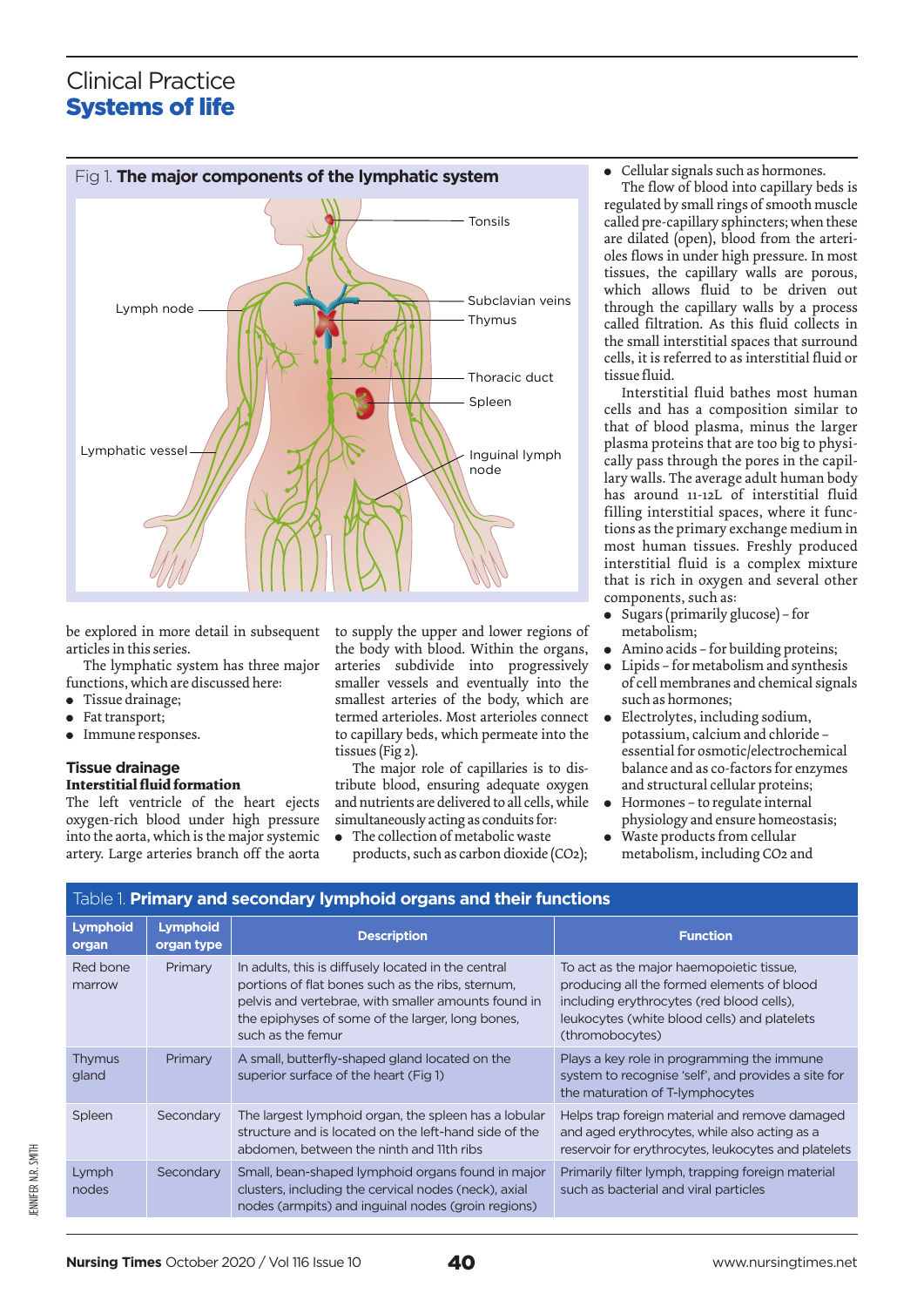nitrogenous waste products such as urea and uric acid.

As interstitial fluid is forced out at the arterial end of the capillary bed, the blood remaining in the capillaries is thicker and more viscous, and so moves more slowly. It also has a higher concentration of soluble materials, such as plasma proteins albumin and fibrinogen, which exert an osmotic pull. As a result, interstitial fluid rich in waste metabolites returns to the blood towards the venous end of the capillary bed, eventually draining into the venules to be carried away in the venous system.

#### **Interstitial fluid drainage and lymph formation**

Approximately 85% of the fluid lost at the arterial end of the capillary bed is reclaimed into the blood at the venous end (Herlihy, 2018). The remaining 15% is added to the interstitial fluid bathing the cells. As this process is perpetual, the interstitial fluid surrounding the cells is continually being renewed and replaced.

Without adequate drainage, excess interstitial fluid can accumulate in the tissues, leading to swelling (oedema) and, potentially, compression of local blood vessels and subsequent tissue damage. The major role of the lymphatic system is to continually collect excess interstitial fluid and drain it away from the tissues.

Interwoven among the capillary beds are blind-ended lymphatic capillaries (Fig 2); the walls of these vessels are composed of cells that form overlapping flaps, which function as unidirectional minivalves. Highly porous, they act like sponges, soaking up excess fluid from the interstitial spaces. Unlike the larger lymphatic vessels, these lymphatic capillaries lack a muscular wall or internal valves; as such, they rely on capillary action to draw excess fluid away from the tissues and carry it to the progressively larger lymphatic vessels.

As soon as interstitial fluid enters the lymphatic capillaries it is referred to as lymph; at this stage, newly formed lymph is usually a clear, transparent fluid that resembles water.

#### **Movement of lymph**

It was previously thought that the movement of lymph through the lymphatic system was a passive process, reliant on the physical movements of the body. As with veins, contraction of skeletal muscles compresses lymphatic vessels, raising the pressure inside with internal valves in the



600 Number of lymph nodes adults usually have  $\overline{\text{M}}$ **FACT**

medium and larger lymphatic vessels ensuring a progressive upward movement of the lymph.

Although bodily movement does play an essential role, it has subsequently been discovered that the walls of larger lymphatic vessels are equipped with a specialised type of muscle, which is structurally intermediate between the smooth muscle that lines arteries and veins and the cardiac muscle located in the myocardium of the heart (Scallan et al, 2016). This unique muscle type actively pumps by contracting in rhythmic waves (similar to the peristaltic movements of the gastrointestinal tract), ensuring progressive, steady movement of lymph. These rhythmic contractions of the lymphatic vessel walls complement the movement of lymph generated through bodily movement; they also ensure adequate movement of lymph while the body is stationary or at rest.

#### **Composition of lymph**

Initially, in the smaller lymphatic vessels originating in the tissue capillary beds, lymph is usually transparent or straw-coloured, similar to plasma. This reflects its origins, and it is chemically virtually identical to interstitial fluid. However, by the time it reaches larger lymphatic vessels, it has mixed with the products of fat digestion and takes on a cloudy or milky appearance; at this stage it is referred to as chyle.

#### **Return of lymph to the cardiovascular system**

Lymph eventually enters the larger-diameter lymphatic vessels known as lymphatic trunks, which are equipped with robust valves to ensure lymph is progressively transported upwards against the pull of gravity. The largest of the lymphatic vessels is the thoracic duct, which is typically 50-70mm in diameter and carries around 75% of the body's lymph (Johnson et al, 2016). As the name implies, the thoracic duct carries lymph upwards through the thoracic cavity (Fig 1); lymphatic flow is aided by normal breathing movements, which rhythmically compress the walls of the thoracic duct, effectively creating a 'milking' effect. The thoracic duct terminates at and discharges its contents into the left subclavian vein, ensuring blood volume is maintained by recycling fluid that originated from the blood during capillary filtration. At the point where the duct empties into the subclavian vein, a small bicuspid valve prevents backflow of venous blood into the lymphatic system (Ilahi et al, 2020).

Thoracic injuries, for example following a road traffic accident, can result in tearing of the thoracic duct and leakage of chyle into the pleural cavity. This type of pleural effusion is known as a chylothorax and can lead to lung compression, making breathing difficult. Chylothorax may also follow accidental injury to the thoracic duct during surgery or blockage of the thoracic duct, for example through malignancies such as lymphoma. This increases the hydrostatic lymph pressure and causes chyle leakage (Rudrappa and Paul, 2019).

#### Fig 2. **Capillary beds and the structure of lymphatic capillaries**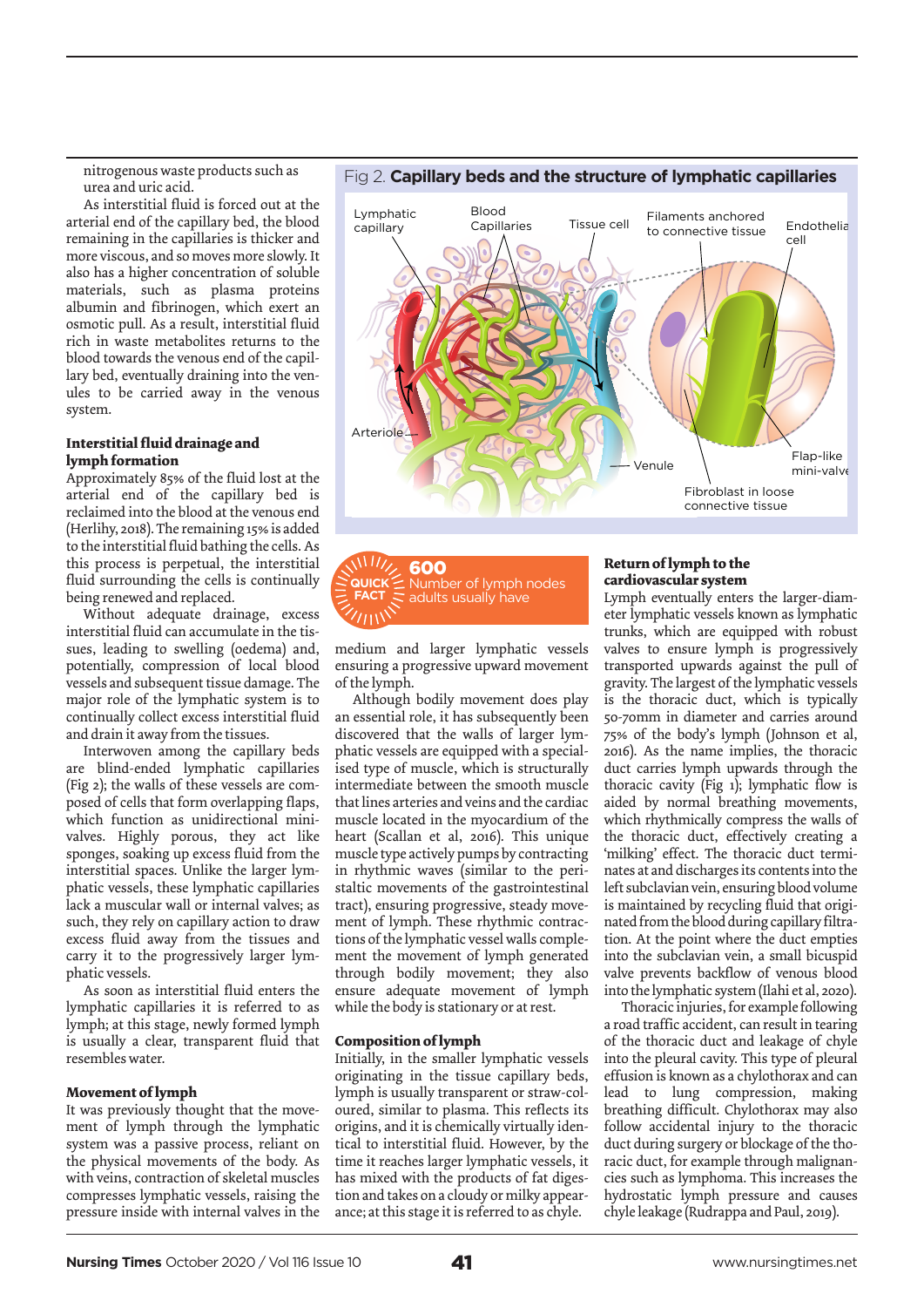## Clinical Practice Systems of life



For more articles on immunology, go to nursingtimes.net/immunology

#### **Oedema and lymphoedema**

Oedema can be defined as an over-accumulation of fluid in the interstitial spaces, which leads to visible swelling of the soft tissues. Because oedema is subject to gravity, it becomes more apparent in the distal regions of the lower limbs and is often particularly noticeable in the ankles and feet. Most oedema is referred to as pitted oedema, because pressing the area causes a pit to form as the fluid is pushed away; the pit slowly disappears after several seconds as fluid returns.

Oedema can have a variety of underlying causes; the three discussed below are poor venous return, increased vascular permeability, and poor drainage by the lymphatic system.

Poor venous return is commonly seen in right-handed heart failure, where the right side of the heart becomes less efficient at collecting venous blood from the inferior and superior vena cava and pumping it through the pulmonary circulation of the lungs. This leads to a back-up of venous pressure, reducing the reabsorption and clearance of interstitial fluid from the capillary beds. This type of peripheral oedema is particularly noticeable in the lower limbs, with ankle and foot swelling frequently observed. In later stages of heart failure, the oedema may become so severe that fluid leaks through the skin of the legs (weeping oedema) or collects in fluid-filled blisters (Aviles, 2019). Long periods of immobility, such as prolonged hospital bedrest, also reduce blood flow in the veins of the legs and can lead to venous stasis and reduced venous return (Knight et al, 2018). Many women



*"Oedema that occurs as a result of poor drainage of the lymphatic system is usually referred to as lymphoedema"*



experience a mild oedema in the later stages of pregnancy when the large veins such as the inferior vena cava in the abdomen become compressed as the baby grows; this often leads to fluid accumulation and swelling in the legs.

Increased vascular permeability is frequently seen in areas of infection, irritation or injury where inflammatory mediators, such as histamine and prostaglandins, induce loosening of the junctions between adjacent cells in the capillary walls. This results in the leakage of inflammatory exudate, which accumulates in the interstitial spaces. Increased vascular permeability can also be associated with fluctuations in the female sex hormone oestrogen that occur during the menstrual cycle and pregnancy.

Oedema that occurs as a result of poor drainage of the lymphatic system is usually referred to as lymphoedema. In the UK this is most frequently associated with cancer, either caused by blockages that occur due to metastatic spread or following surgery to remove local lymph nodes. For example, removal of the axillary lymph nodes (axillary dissection) is recommended in many cases of breast cancer. Lymphatic drainage

Fig 3. **Lymphoedema of the right arm resulting from axillary**